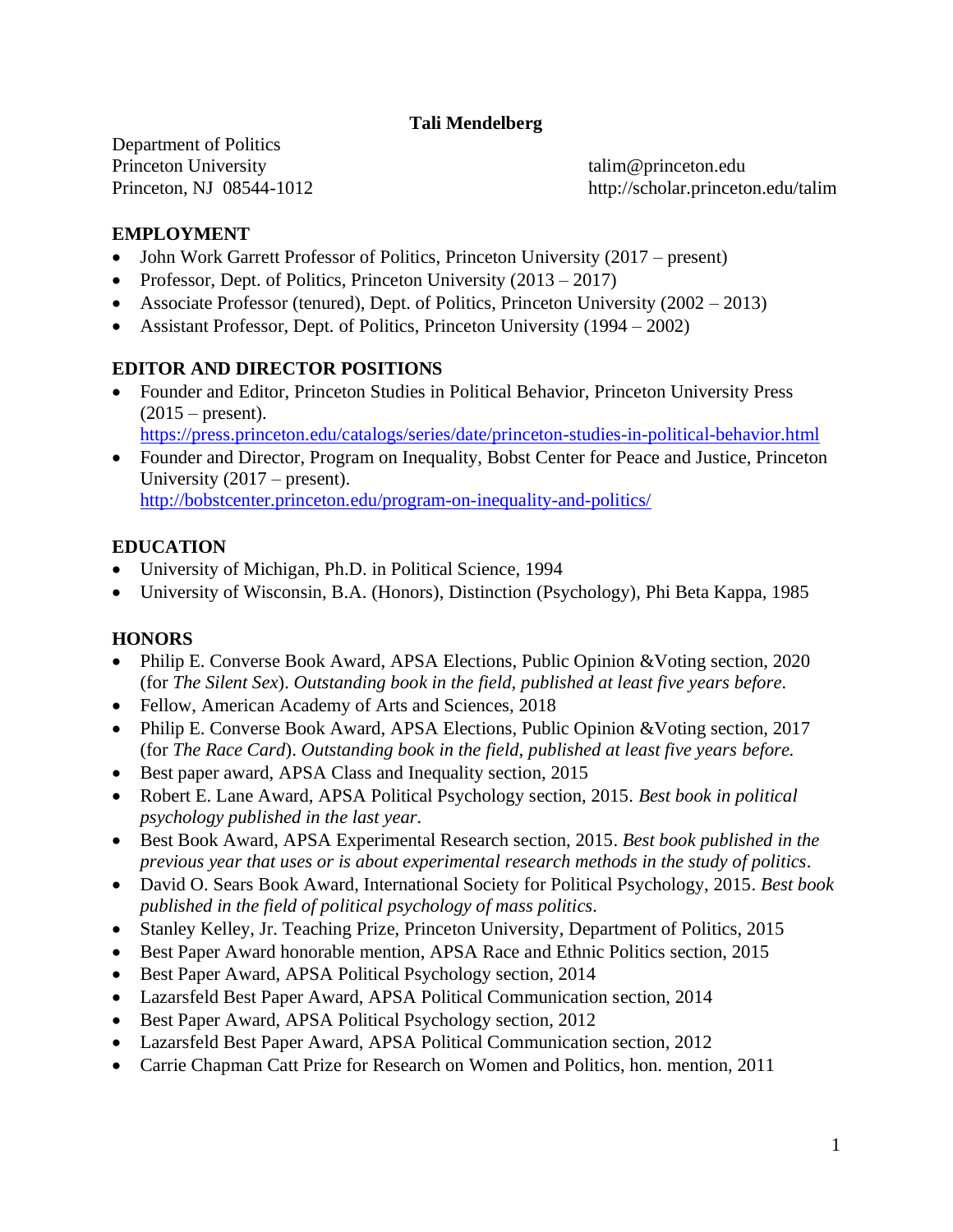- Woodrow Wilson Foundation Award, American Political Science Association, 2002. *Best book published in the US during the prior year on government, politics or international affairs.*
- Erik H. Erikson Early Career Award for Excellence and Creativity in the Field of Political Psychology, International Society of Political Psychology, 2002
- Goldsmith Research Award, Joan Shorenstein Center on the Press, Politics and Public Policy, John F. Kennedy School of Government, Harvard University, 1996

# **GRANTS AND FELLOWSHIPS (selected)**

- NSF-funded TESS competition, 2020, with Tanika Raychaudhuri
- Harvard Radcliffe Institute fellowship, Harvard University, 2019-20
- NSF research grant, SES-1756301, \$156,744,  $8/15/2018 7/31/2020$  [extended]
- APSA Special Projects / Centennial research grants, 2018, 2021.
- NSF-supported APSA project grant, 2017.
- Russell Sage Foundation, Visiting Scholar fellowship, 2015-16.
- Center for Advanced Study in the Behavioral Sciences Fellowship, 2005-06.
- NSF-funded Time-Share Experiments in the Social Sciences, 2003, with A Berinsky
- Annenberg School for Communication, University of Pennsylvania, Annenberg Fellowship, 1996-97.

## **BOOKS**

- *The Silent Sex: Gender, Deliberation and Institutions*. With Christopher Karpowitz. Princeton University Press (2014).
	- o Featured in Princeton University home page, *Princeton Alumni Weekly*, CNN op-ed; covered in *The Daily Show* (June 2017), *New York Times (multiple times), Washington Post, Slate, USNews, Huffington Post (multiple), Dallas News, Canadian Broadcasting Corporation, Youtube [\(https://youtu.be/t7GUjKv9qSI\)](https://youtu.be/t7GUjKv9qSI), UPI, Monkeycage.org, Toronto Star*, *Buzzfeed, The Telegraph, Jezebel, Psychology Today*, *Time, USAToday*
- *The Race Card: Campaign Strategy, Implicit Messages, and the Norm of Equality.* Princeton University Press (2001).
	- o Parts reprinted in H. Lavine (ed.), *Political Psychology, Vol II: Public Opinion and Mass Political Behaviour*. Sage Library of Political Science, 2010.
	- o Featured in *New York Times*, *LA Times*, *Washington Post*, *Slate, Newsweek, Huffington Post, Boston Globe, Boston Review, New York magazine, New Republic, USA Today*, Princeton University home page, *Princeton Alumni Weekly, The Atlantic, The Nation, CBS news, Vox*

## **PEER-REVIEWED ARTICLES**

"The political effects of opioid addiction frames." Forthcoming 2022. *Journal of Politics*. With Tanika Raychaudhuri, Anne McDonough.

"Jailed While Presumed Innocent." Forthcoming 2022. *Journal of Politics*. With Anne McDonough, Ted Enamorado.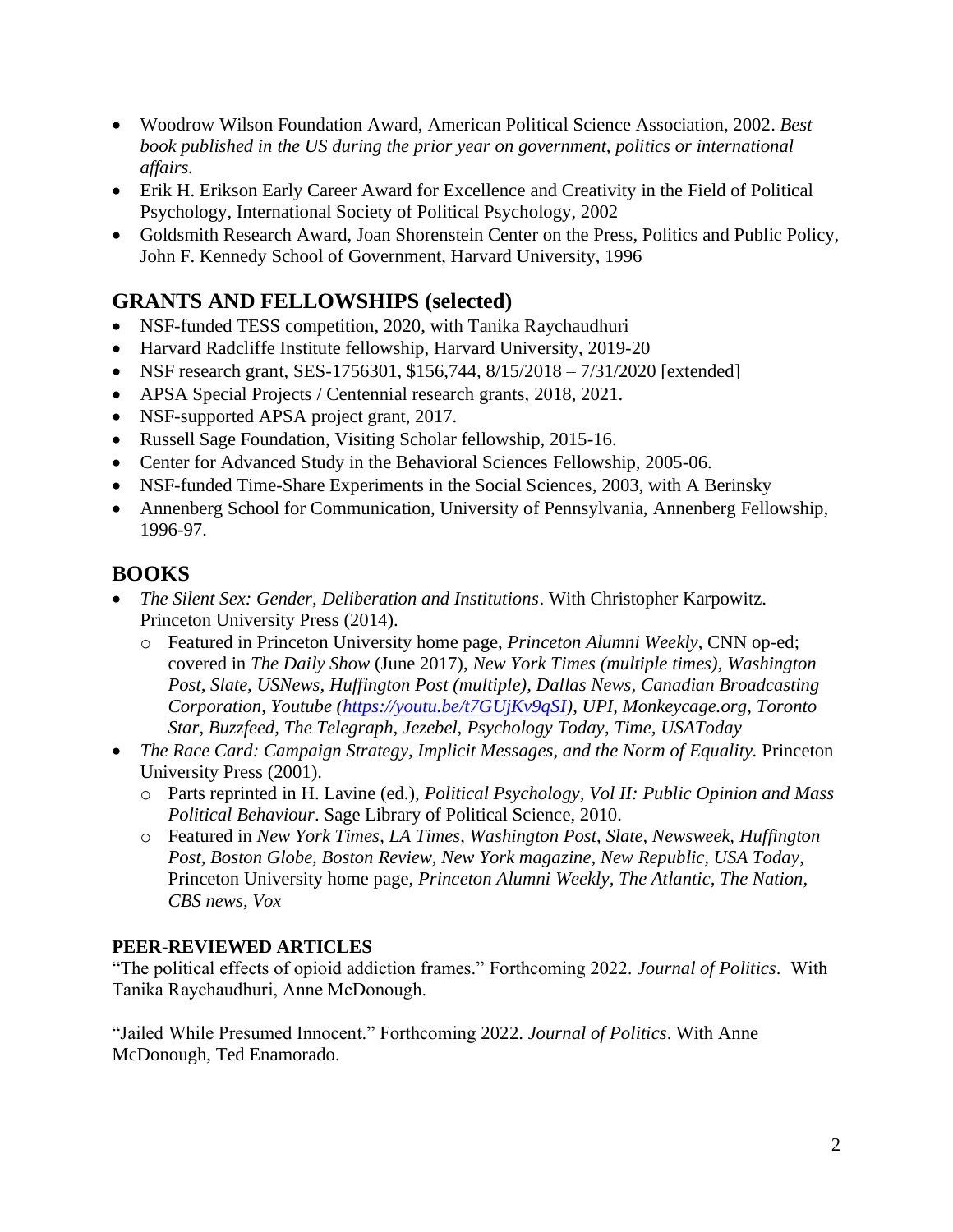"Education and Political Participation." 2022. Claire Willeck and Tali Mendelberg. *Annual Review of Political Science, volume 25, 5/11/22, online only.* 

"Improving Women's Advancement in Political Science: What We Know About What Works." *PS*. published online May 13, 2020. DOI: <https://doi.org/10.1017/S1049096520000402> With Lisa Argyle.

"When Poor Students Attend Rich Schools." With Adam Thal, Vittorio Merola, and Tanika Raychaudhuri. 2020. *Perspectives on Politics*. Published online May 20, 2020.

"'I'm Not the President of Black America': Rhetorical Versus Policy Representation." 2019. *Perspectives on Politic*s 17:1038-1058. With Pavielle Haines and Bennett Butler. o In "Most Influential Perspectives Articles 2019", *Perspectives on Politics*

"Do Gender Enclaves Remediate Social Inequality?" 2018. *Journal of Politics* 80:1134-49. With Chris Karpowitz. http://dx.doi.org/10.1086/698756

"College Socialization and the Economic Views of Affluent Americans." 2017. *American Journal of Political Science* 61: 606–623. With Adam Thal and Katherine McCabe. Version of Record online: 14 JUL 2016 | DOI: 10.1111/ajps.12265

"Women's Authority in Political Decision-Making Groups." 2016. *Special Issue: Gender and Leadership*, ed. Alice H. Eagly and Madeline E. Heilman, *Leadership Quarterly* 27: 487–503. With Christopher Karpowitz.

"Power, Gender, and Group Discussion." 2016. *Advances in Political Psychology*, Vol. 3, ed. Howard Lavine. With Christopher Karpowitz. [*Political Psychology, 37: 23–60]*

"Countering Implicit Appeals: Which Strategies Work?" 2015. *Political Communication*, October - December, 648-672. With Matthew Tokeshi.

"Why women's numbers elevate women's influence, and when they do not: rules, norms, and authority in political discussion." 2015. *Politics, Groups, and Identities* 3, no. 1: 149-177. With Christopher Karpowitz and Lauren Mattioli.

"How group forces demonstrate the malleability of gendered behavior." 2015. *Politics, Groups, and Identities* 3, no. 1: 203-208. With Christopher Karpowitz and Lauren Mattioli.

"Gender Inequality in Deliberation: Unpacking the Black Box of Interaction." 2014. *Perspectives on Politics 2 (1),* 18-44. With Christopher Karpowitz and J. Baxter Oliphant

"Does Descriptive Representation Encourage Women to Deliberate with a Distinctive Voice?" 2014. *American Journal of Political Science* 58 (2). With Nicholas Goedert and Christopher Karpowitz.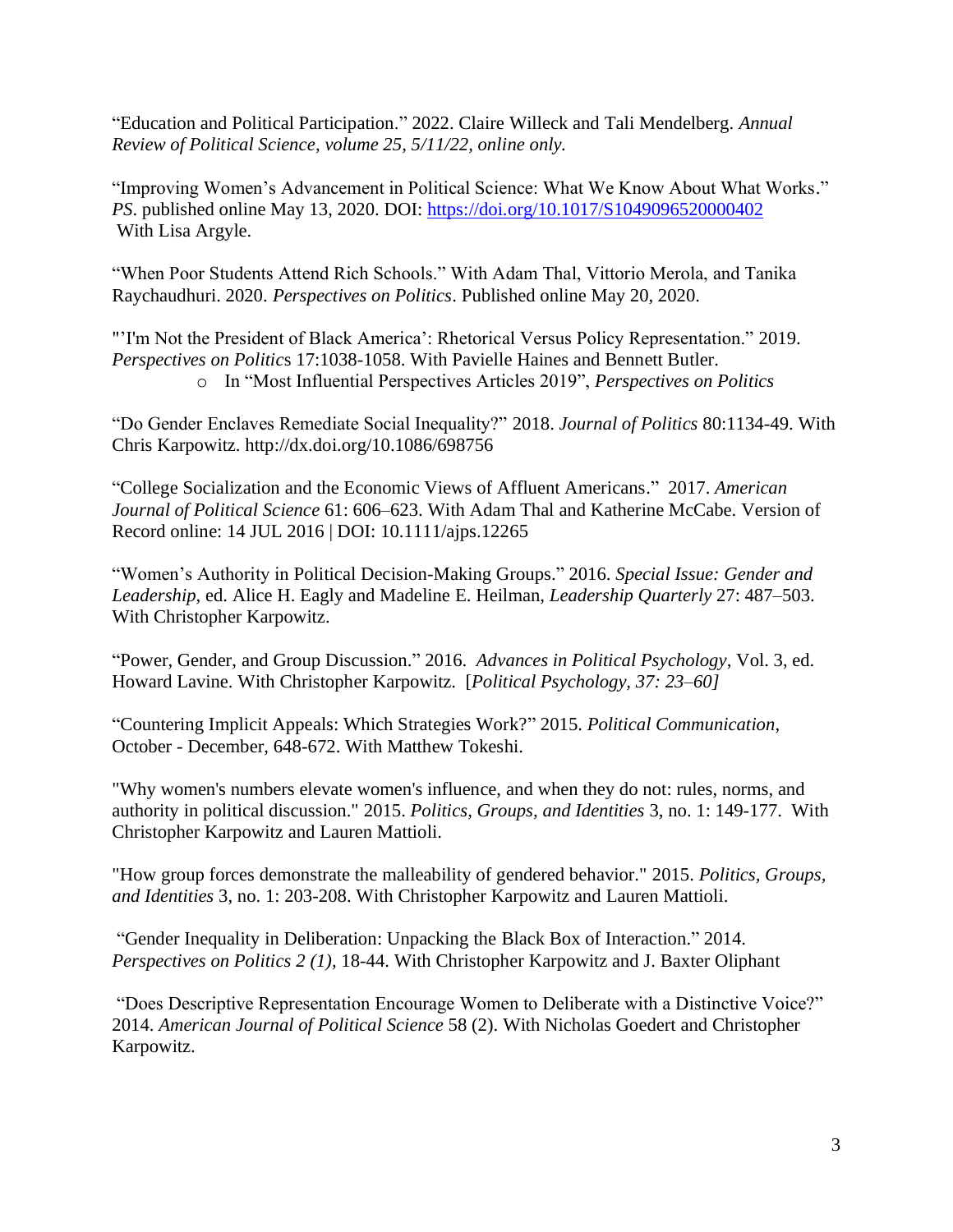"Gender Inequality in Deliberative Participation." 2012. *American Political Science Review 106 (3)* 533-547. With Christopher Karpowitz and Lee Shaker.

o Ranked in the top-ten most downloaded articles from the *APSR* in 2013

"Sex and Race: Are Black Candidates More Likely to be Disadvantaged by Sex Scandals?" 2010. *Political Behavior* August. With Adam Berinsky, Vincent Hutchings, Lee Shaker, and Nicholas Valentino.

"Racial Priming Revived." 2008. *Perspectives on Politics* 6 (1) 109-123*.*

"Racial Priming: Issues in Research Design and Interpretation." 2008. *Perspectives on Politics* 6 (1) 135-140*.*

"Groups and Deliberation." 2007. With Christopher Karpowitz. *Swiss Political Science Review*  December 13 (4) 645-662.

"The Indirect Effects of Discredited Stereotypes." 2005. *American Journal of Political Science* 49 (4) 846-865. With Adam Berinsky.

"Bringing the Group Back into Political Psychology." 2005. *Political Psychology* 26(4): 637- 649.

"Reconsidering the Environmental Determinants of Racial Attitudes." 2000. *American Journal of Political Science* 44: 574-589 (July). With J. Eric Oliver.

"Race and Public Deliberation." 2000. *Political Communication* 17: 169-191 (April-June). With John Oleske.

"Executing Hortons: Racial Crime in the 1988 Presidential Campaign." 1997. *Public Opinion Quarterly: Special Issue on Race* 61: 134-157 (Spring).

"Cracks in American Apartheid: The Political Impact of Prejudice among Desegregated Whites." 1995. *Journal of Politics* 57: 402-424 (May). With Donald Kinder.

### **NON-REFEREED ARTICLES AND CHAPTERS (selected)**

"From the Folk Theory to Symbolic Politics: Toward A More Realistic Understanding Of Voter Behavior." 2018. *Critical Review* 30 (1-2), pp 1-12. Published online April 9, 2018. DOI: 10.1080/08913811.2018.1448515

"The Political Psychology of Deliberation." 2018. *Oxford Handbook of Deliberative Democracy*, eds. Andre Baechtinger, John Dryzek, Jane Mansbridge, Mark Warren. Oxford University Press pp 535-555. With Christopher Karpowitz.

"Democracy and Influence in Small Groups". *SSRC Democracy Papers*, 9/5/2017. With Christopher Karpowitz. http://items.ssrc.org/democracy-and-influence-in-small-groups/